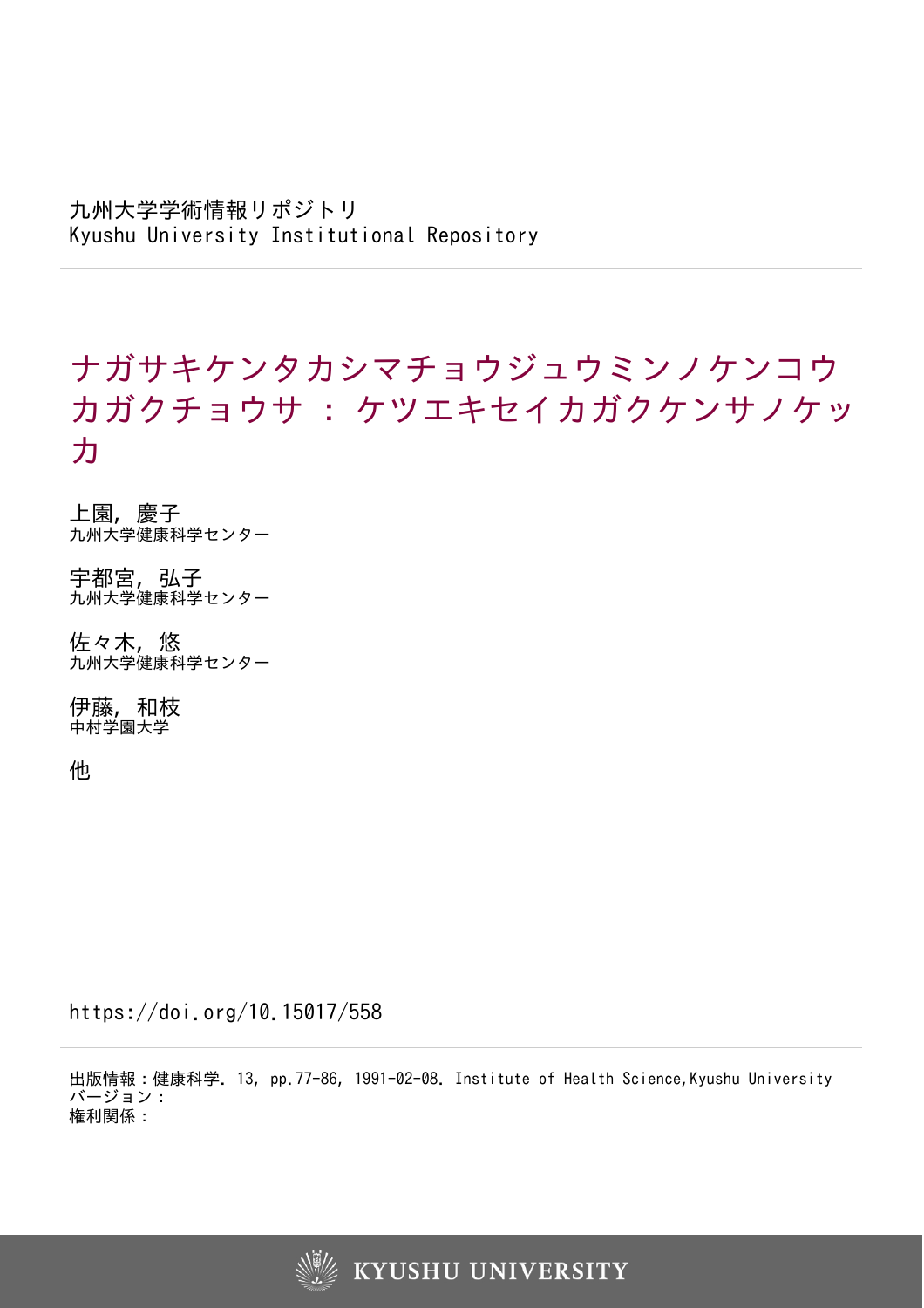# 長崎県鷹**島町住民の**健康科学調査

- 血液生化学検査の結果-

\_\_t 園 慶 子<br>
- 宇都宮 弘 子 宇都宮 弘 子 - 佐々木 - 悠<br>伊 藤 和 枝\* - 川 崎 晃 一 **悠** 川 崎 晃

Health Investigation in Takashima Islanders in Nagasaki Prefecture for Five Years -With Respect to the Results of Blood Chemistry-

> Keiko UEZONO, Hiroko UTSUNOMIYA, Haruka SASAKI, Kazue ITOH\* and Terukazu KAWASAKI

## **Summary**

Twenty four variables of biochemistry were analysed **in** serum samples taken from 1,599 subjects, 704 men and 895 women. Blood urea nitrogen(BUN), creatinine(Cr), uric acid(UA), triglycerides(TG), glucose, glutamate oxalacetate transaminase(GOT), glutamate pyruvate transaminase(GPT), **y**  -glutamyl trans-peptidase(y-GTP), creatine phosphokinase(CPK) and iron(Fe) were significantly higher in males than in females, whereas total protein(TP), albumin, total cholesterol(TC), HDL--cholesterol (HDL-C), inorganic phosphorus (P) and apolipo protein B were higher in females than in males. In females BUN, Cr, UA, TC, TG and glucose concentrations were increased gradually along with ageing. However, in males TC, TG, glucose, GOT, GPT,  $\gamma$ -GTP were highest in their 40s and 50s. Incidence rate of hypoproteinemia, hyperuricemia, hypercholesterolemia and hyperglucosemia were higher in our subjects than in those of survey done by Japanese Ministry of Welfare. These results proved their poorly balanced dietary habits, especially the lack of sufficient intake of protein or fat, or the excessive intake of alcohol or sugar followed by obesity. Intervention in daily life pattern including dietary habits, exercise training will be needed to accelerate health promotion.

(Journal of Health Science. Kyushu Uuiversity, 13: 77-86, 1991)

# § a'9

長崎県に存する人口約3,500人の小島·鷹島町の住民 に対する健康づくりを目的にして昭和59年に始まった 健康科学調査は5年間で主たる対象者のほとんど全員 を調査した。

この報告は5年間の健診で得られた血液生化学検査の 結果を日本全国の平均的結果と比較検討することで鷹 島町住民の優れた点や今後改善すべき点を把握するこ とを目的とした。

# <u>対象と方法</u>

# **1.~~**

長崎県鷹島町にて昭和59年から5年間,毎年7月下旬 から8月上旬に行った健康科学調査参加者を対象にし *f:::o* 

# **2** . **'JJit.**

健診の項目および各項目の詳細な方法は既に報告<sup>71</sup>し ているので省略する。受検者は約12時間絶食の状態で 早朝に座位にて採血を済ませた。真空採血管を用いて 右正中静脈から合計約10mlの血液を採取し1時間以上

Institute of Health Science, Kyushu University 11, Kasuga 816, Japan

•Nakamura Gakuen College, Fukuoka 814, Japan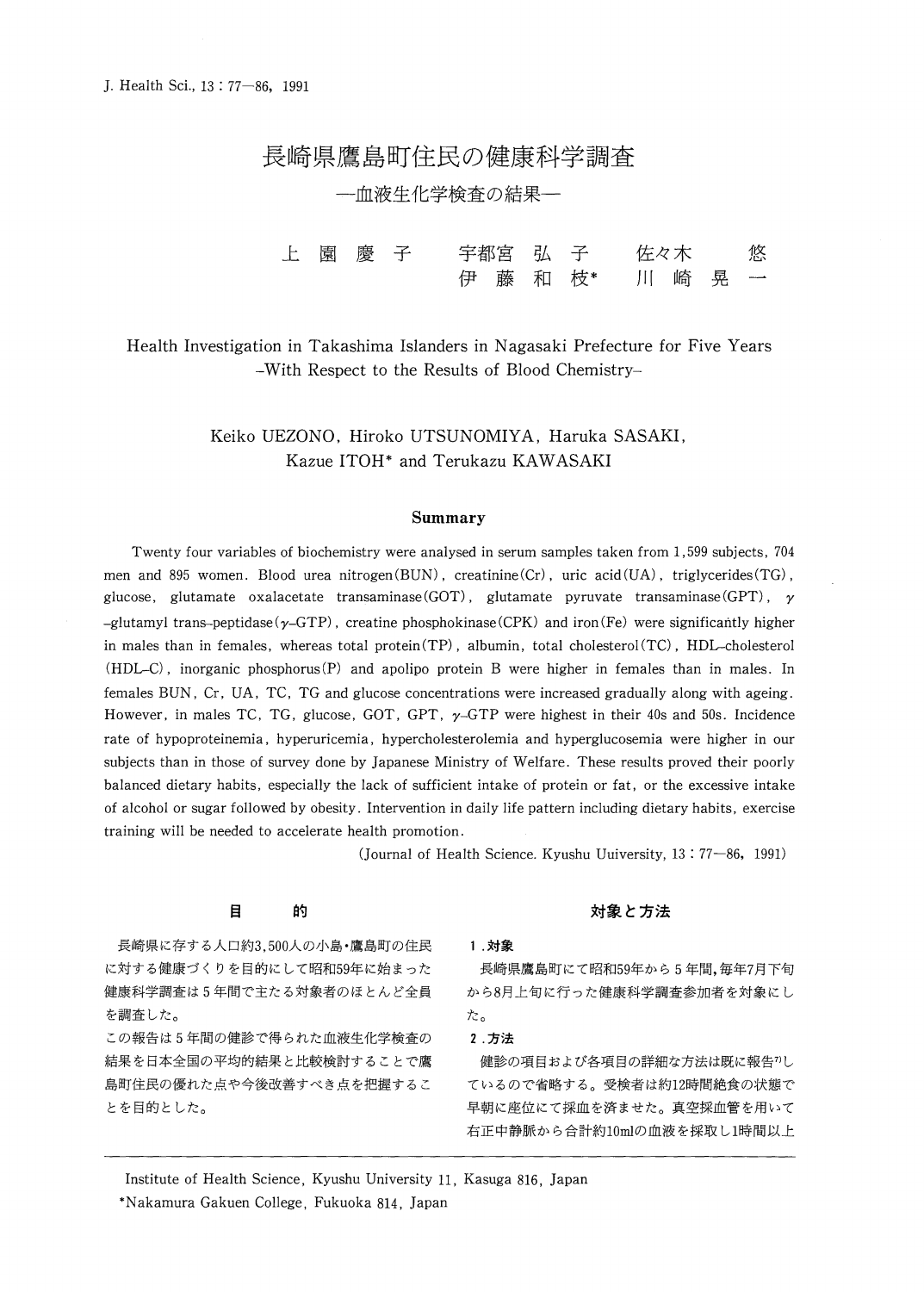表1 血液生化学検査の項目と測定法

| 総<br>蛋<br>白                                                                                                                                                                                                                                                                                                                                                                                                                                                                                                                                                 | ビューレット法<br>BCG 法(蛋白分画より計算で求める場合は、、<br>BCG 法(セルロースアセテート膜電気泳動法                                                                                                                                                                        |  |  |
|-------------------------------------------------------------------------------------------------------------------------------------------------------------------------------------------------------------------------------------------------------------------------------------------------------------------------------------------------------------------------------------------------------------------------------------------------------------------------------------------------------------------------------------------------------------|-------------------------------------------------------------------------------------------------------------------------------------------------------------------------------------------------------------------------------------|--|--|
| ブミ<br>$\mathcal{P}$<br>ル<br>$\checkmark$<br>安全<br>素<br>素<br>尿<br>クレアチニ<br>$\mathcal{V}$<br>Jäffe 法<br>尿<br>酸<br>酵素法<br>総コレステロール<br>$HDL$ -コレステロール<br>中<br>性<br>脂<br>肪<br>ゲ<br>ス<br>ル<br>$\Box$<br>GOT<br><b>GPT</b><br>アルカリフォスファターゼ<br>Kind-King 法<br>$\nu$ -GPT<br>レアチ<br>クー<br>フォスフォキナーゼ<br>ラ<br>ゼ<br>酵素法<br>100 - Benedict<br>$\mathcal{F}$<br>炎光光度法<br>ナトリウム (Na)<br>カーリーウー<br>(K)<br>厶<br>$\eta$<br>カルシウ<br>OCPC 法<br>(Ca)<br>$\Delta$<br><sup>1</sup><br>(P)<br>$\checkmark$<br>マグネシウム<br>(Mg)<br>(Fe)<br>鉄<br>アポ蛋白AI<br>AII<br>$\eta$<br>B<br>$\eta$ | ウレアーゼ GLDH 法<br>酵素法 (ウリカーゼ POD法)<br>デキストラン硫酸·リンタングステン酸Mg法<br>酵素法 (GK-GPO 法)<br>酵素法 (GOD-GPO法)<br>UV 法 (Karmen 準拠法)<br>$\eta$<br>L-γ-グルタミン-P-ニトロアニリド基質色接法<br>UV 法 (GSCC 準拠法)<br>モリブデンブルー法<br>キシリジルブルー法<br>バソフェナンスロリン法<br>免疫比濁法 (TIA) |  |  |

| 表 2 |  |  | 年齢階級別・性別受検者数 |
|-----|--|--|--------------|
|-----|--|--|--------------|

| 年齢階級<br>(才) | 男<br>性(%)*1 | 性(%)*1<br>女 | 計(%)*2      |
|-------------|-------------|-------------|-------------|
| $20 - 29$   | 34(23.8)    | 38(35.5)    | 72(28.8)    |
| $30 - 39$   | 131(52.6)   | 134 (70.9)  | 265(60.5)   |
| $40 - 49$   | 143 (74.5)  | 176 (82.2)  | 319 (78.6)  |
| $50 - 59$   | 214(77.5)   | 237 (79.8)  | 451 (78.7)  |
| $60 - 69$   | 121(52.6)   | 196(70.5)   | 317(62.4)   |
| $70 - 79$   | 53(58.9)    | 101(55.2)   | 154 (56.4)  |
| $80-$       | 8(16.7)     | 13(12.7)    | 21(14.0)    |
| 計           | 704 (57.3)  | 895 (65.3)  | 1599 (61.5) |

\*1:性別・各年齢階級別の住民数に対する割合 \*2:各年齢階級別の住民数に対する割合

室温にて静置後遠沈した。血液生化学検査は得られた 血清を用い福岡臨床検査センター(CRC)にて Autoanalyser, その他の方法を用いて測定した。測定

表3 対象者の体格 (性別)

|           |                           | 男               | 性 | 女                               | 性 |
|-----------|---------------------------|-----------------|---|---------------------------------|---|
| 対象者数      | (名)                       | 704             |   | 895                             |   |
| 年         | (歳)<br>齝                  | $51.1 + 13.2$   |   | $53.1 \pm 13.4$ **              |   |
| 身<br>長    | (cm)                      | $162.2 \pm 6.5$ |   | $149.5 \pm 5.9***$              |   |
| 体         | 重<br>(kg)                 | 59.4 $\pm$ 9.0  |   | $50.8 \pm 7.9***$               |   |
|           | ケトレ指数(kg/m <sup>2</sup> ) | $22.5 \pm 2.8$  |   | $22.7 \pm 3.1$                  |   |
| 体脂肪率# (%) |                           | $14.1 \pm 4.6$  |   | 26.4 $\pm$ 8.9***               |   |
|           | 平均値±標準偏差.                 |                 |   | **:p<0.01, ***:p<0.001 vs male. |   |
|           |                           |                 |   |                                 |   |

# 体脂肪率の計算法 (長嶺らの式) 体脂肪率=(4.570÷体密度 - 4.142)×100 体密度:「男性」1.0913-0.00116×(上腕皮脂厚+背部皮脂厚) [女性] 1.0897-0.00133×(上腕皮脂厚+背部皮脂厚) 皮脂厚: 皮下脂肪厚 (単位:mm)

した項目およびその測定方法を表1に示す。

データの統計処理・分析は九州大学大型電算機セン ターの FACOMM-780/20を用いて SAS/STATプロ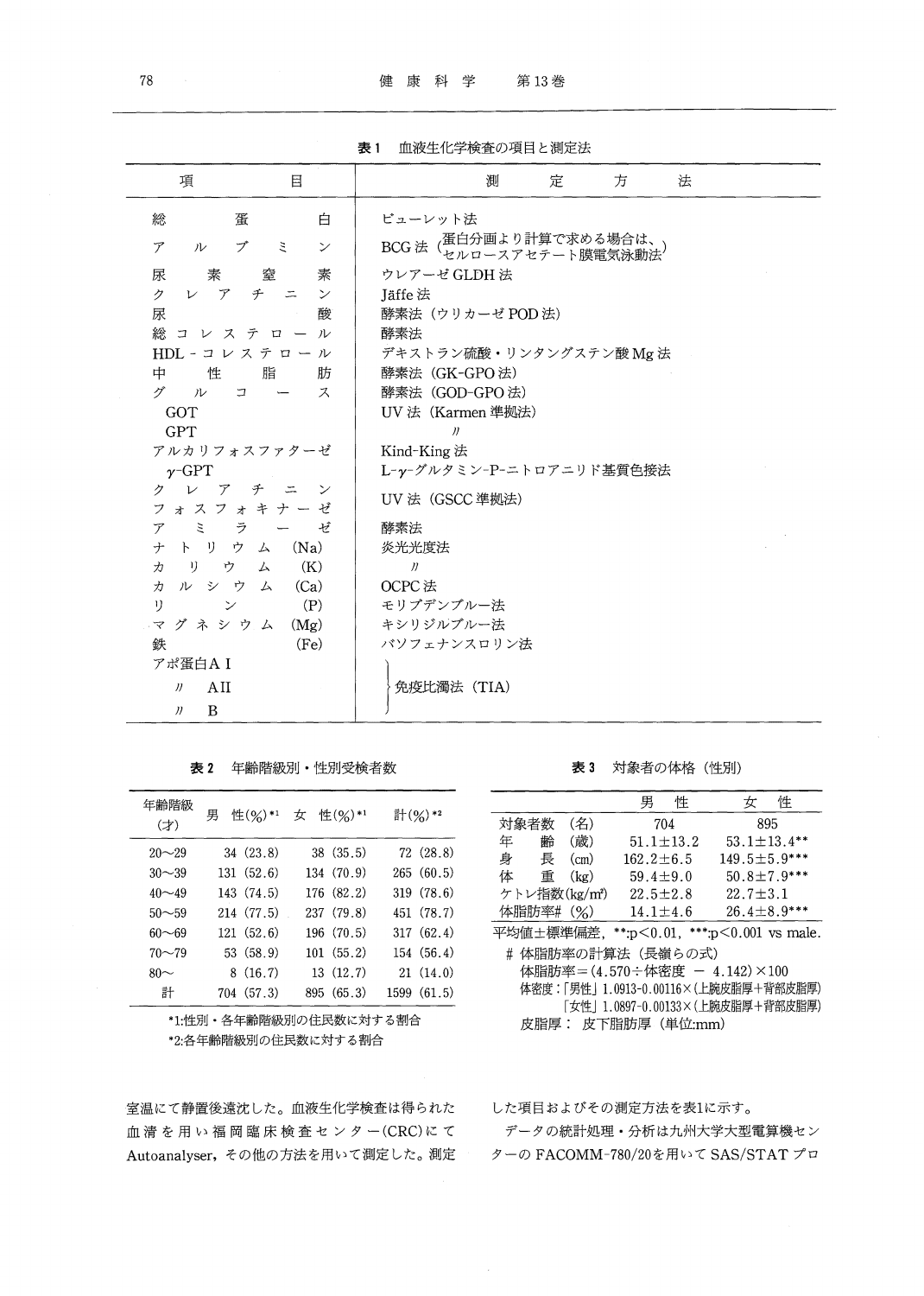|                                                                       |            |                            | 男<br>性 |                  | 性<br>女 |                  |           |
|-----------------------------------------------------------------------|------------|----------------------------|--------|------------------|--------|------------------|-----------|
| 項<br>目                                                                | 単位         | 基準値                        | 人数     | 平均值<br>土標準値差     | 人数     | 平均值<br>土標準偏差     | p         |
| 白<br>蛋<br>総                                                           | g/dl       | $6.5 - 8.2$                | 696    | $7.4 \pm 0.4$    | 894    | $7.6 \pm 0.4$    | ***       |
| ブ<br>Ξ<br>ア<br>ル<br>$\checkmark$                                      | %          | $58.9 - 73.7$              | 696    | $65.3 \pm 3.3$   | 894    | 64.7 $\pm$ 3.3   |           |
| 窒<br>素<br>尿<br>素                                                      | mg/dl      | $8 - 20$                   | 696    | 17 <sub>±4</sub> | 894    | $15 \pm 4$       | ***       |
| チニ<br>ク<br>$\mathcal{F}$<br>$\overline{\phantom{a}}$<br>$\mathcal{V}$ | mg/dl      | $0.7 - 1.7$                | 695    | $1.0 \pm 0.2$    | 890    | $0.8 + 0.1$      | $***$     |
| 杘<br>酸                                                                | mg/dl      | (男) 3.0-7.5<br>(女) 2.5-6.0 | 696    | $6.1 \pm 1.6$    | 894    | $4.2 \pm 1.1$    | ***       |
| 総コレステロール                                                              | mg/dl      | $130 - 250$                | 696    | $180 + 32$       | 894    | $194 + 37$       | ***       |
| HDLコレステロール                                                            | mg/dl      | $33 - 75$                  | 696    | $54 + 13$        | 894    | $56 + 12$        | $\bullet$ |
| ‡<br>性<br>脂<br>肪                                                      | mg/dl      | $66 - 172$                 | 696    | $119 + 91$       | 894    | $108 + 67$       | $* *$     |
| ゲ<br>$\n  n$<br>$\Box$<br>ス<br>$\qquad \qquad$                        | mg/dl      | $60 - 110$                 | 696    | $95 + 20$        | 894    | $93 + 18$        | $**$      |
| GOT                                                                   | unit       | $0 - 40$                   | 696    | $30 + 19$        | 894    | $24\pm8$         | $***$     |
| <b>GPT</b>                                                            | unit       | $0 - 35$                   | 696    | $20 + 15$        | 894    | $14 \pm 7$       | ***       |
| $\gamma$ -GTP                                                         | munit      | $0 - 40$                   | 696    | $31 + 58$        | 894    | $13 + 24$        | ***       |
| <b>CPK</b>                                                            | munit      | $0 - 85$<br>阒凶<br>$0 - 68$ | 696    | $83 + 48$        | 894    | $63 + 29$        | ***       |
| Ξ<br>ゼ<br>ラ<br>ア                                                      | unit       | $60 - 160$                 | 696    | $100 \pm 38$     | 894    | $104 \pm 41$     |           |
| $\boldsymbol{+}$<br>$\mathcal{F}$<br>IJ<br>ゥ<br>ム                     | mEq/1      | $135 - 150$                | 696    | $142 + 2$        | 893    | $142 + 2$        |           |
| ヵ<br>ı)<br>ゥ<br>厶                                                     | mEq/1      | $3.5 - 5.5$                | 689    | $4.3 \pm 0.5$    | 887    | $4.3 \pm 0.5$    |           |
| 力<br>ル<br>ゥ<br>シ<br>ム                                                 | mEq/1      | $4.5 - 5.5$                | 696    | $4.7 \pm 0.2$    | 894    | $4.8 + 0.2$      |           |
| I)<br>$\checkmark$                                                    | mg/dl      | $2.7 - 4.4$                | 633    | $3.0 \pm 0.5$    | 817    | $3.4 \pm 0.5$    | $***$     |
| グ<br>ゥ<br>ネ<br>シー<br>マ<br>ム                                           | mEq/1      | $1.6 - 2.1$                | 695    | $1.9 \pm 0.2$    | 889    | $1.9 \pm 0.1$    |           |
| 濬<br>mπ<br>鉄                                                          | $\mu$ g/dl | $55 - 163$                 | 152    | $118 + 42$       | 267    | $99 + 35$        | ***       |
| アポ蛋白AI                                                                | mg/dl      | $112 - 162$                | 152    | $129 + 25$       | 267    | $132 \pm 23$     |           |
| ΑH<br>$\eta$                                                          | mg/dl      | $25.8 - 37.8$              | 152    | $26.8 \pm 6.8$   | 267    | $27.2 \pm 6.1$   |           |
| B<br>$\eta$                                                           | mg/dl      | $58.9 - 99.1$              | 152    | $92.7 \pm 22.3$  | 267    | $105.8 \pm 30.3$ | $***$     |

表 4 血液生化学検査成績

\*p<0.05, \*\*p<0.01, \*\*\*p<0.001, 男性 vs 女性.

グラムにより行った。群間比較には unpaired t-test を 用い p<0.05を有意差ありとした。

#### 結 果

### 1. 対象者総数

5年間の延べ受診者数は1,825名であった。 2回以上 重複して受診した対象者は初回のみを受診者として採 用すると受診者総数は1,599名であり全体の中では女性 がやや多く56%を占めた。(表2)

# 2. 年令階級別・性別受診者数ならびに全住民に対す る受診率

今回の健康調査は対象者を主としていわゆる成人病 世代の30~60歳代に限定したため、20歳代の若年者、 また70歳以上の高齢者の受診率は低かった。30~69歳 までの年齢層では該当する住民の70.2%(男性の64. 3%,女性の76.0%)が健診を受け5年間で20才以上の全 住民の61.5%が受診した。

# 3. 受診者の身体計測結果

受診者の身体計測結果を男女別に表3に示す。肥満度 を表すケトレ指数は男女間で差はなかった。体脂肪率 を性別・年代別に比較すると男性は健康的と考えられ る "10~15%"の人が全体の56%あり、しかも各年代 ともこの健康区分に入る人が最も多かった。一方女性 は健康区分に入る人は全受診者の24%しか無く20~30 歳代の人はこの区分に入る人が多いが40~50歳代の人 は肥満区分に入る人が最も多くまた60歳代以上では反 対に痩せ区分に入る人が多くなった。

# 4 .血液生化学検査

## (1) 各検査項目の平均値と標準偏差値

表4に各検査項目の平均値と標準偏差値を示す。どの 項目も全体としては正常域にあった。男女間で平均値 に明らかな差を認めた項目は総蛋白・尿素窒素・クレ アチニン·尿酸·総コレステロール·HDL-コレステロ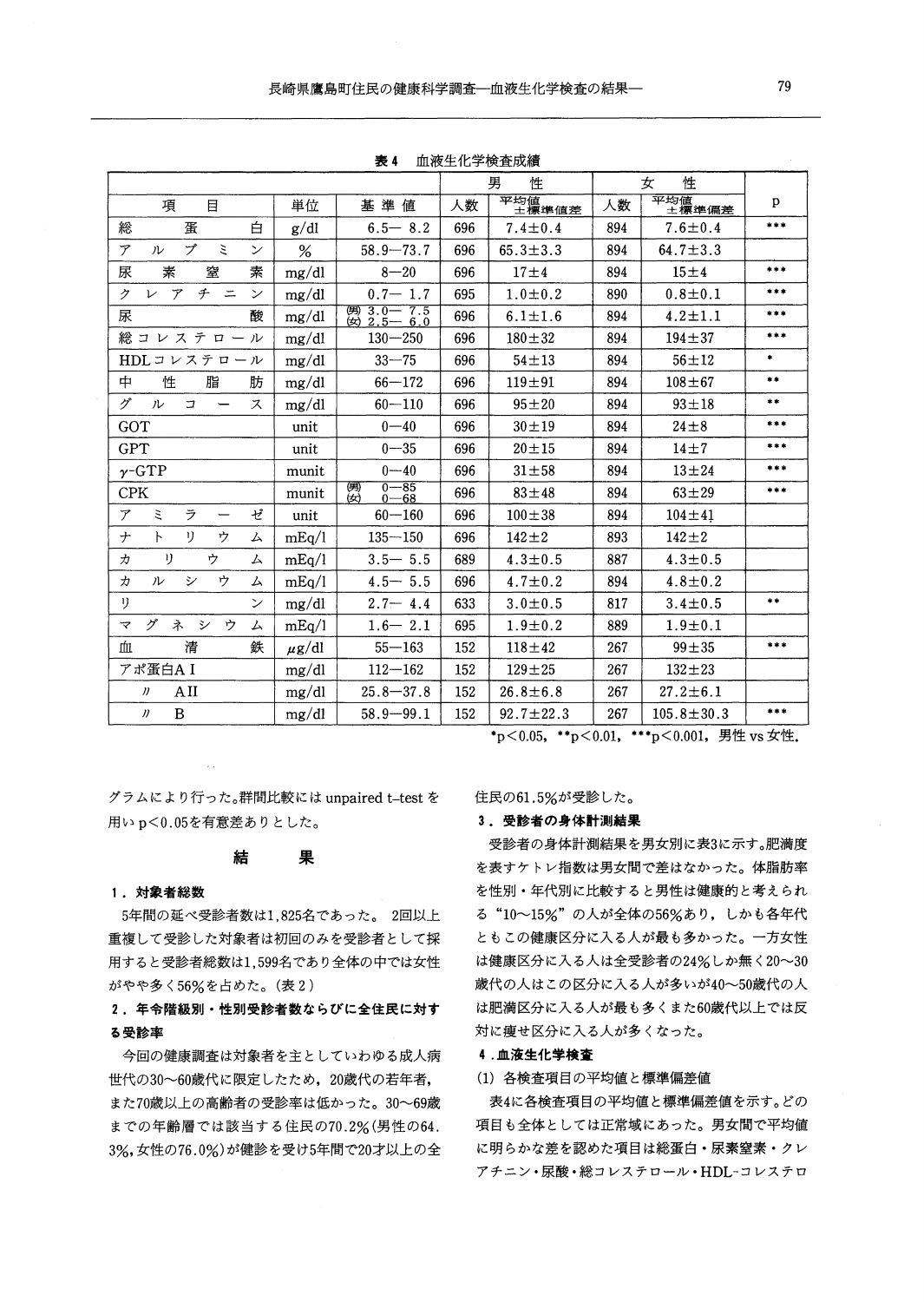

図2 性別・年齢階級別・区分別の血清総蛋白







図 4 性別・年齢階級別・区分別の γ-GTP 値 値とする緩やかな谷型を示した。

(4) 循環器疾患基礎調査との比較

**图 139mg/dl以下** 140 - 199mg/dl 3200 - 219mg/dl Z220-250mg/dl 260mg/dl以上 男 祉 20 80 100% Ō 40 60 年齢  $20 - 29$  $E$ 31  $7.722$  127  $30 - 39$  $\frac{1}{2}$  142  $40 - 49$  $50 - 59$  $\frac{1}{2}$  214  $\sqrt{2}$  121  $60 - 69$  $70 \frac{1}{2}$ 61  $#$ **WILLIA** 696 女 性 20 40 60 100 %  $\Omega$ 80 任龄  $20 - 29$  $\mathbb{Z}/\mathbb{Z}$  38 <del>∷.62≸</del> 134  $30 - 39$  $\approx 272$  176  $40 - 49$ *STATUTUM* 236  $50 - 59$ <u> External and the second second second second second second second second second second second second second </u>  $\blacksquare$ 196  $60 - 69$ <u> Saamaanaa</u>  $70-$ 114  $\ddagger$ RECENT SAMMING 894





図5 性別・年齢階級別・区分別の CPK 値 昭和55年厚生省公衆衛生局によってなされた循環器 疾患基礎調査5(以後全国調査)では血液生化学検査と

图 6.4g/dl以下 | 6.5 - 8.2g/dl Z 8.3g/dl以上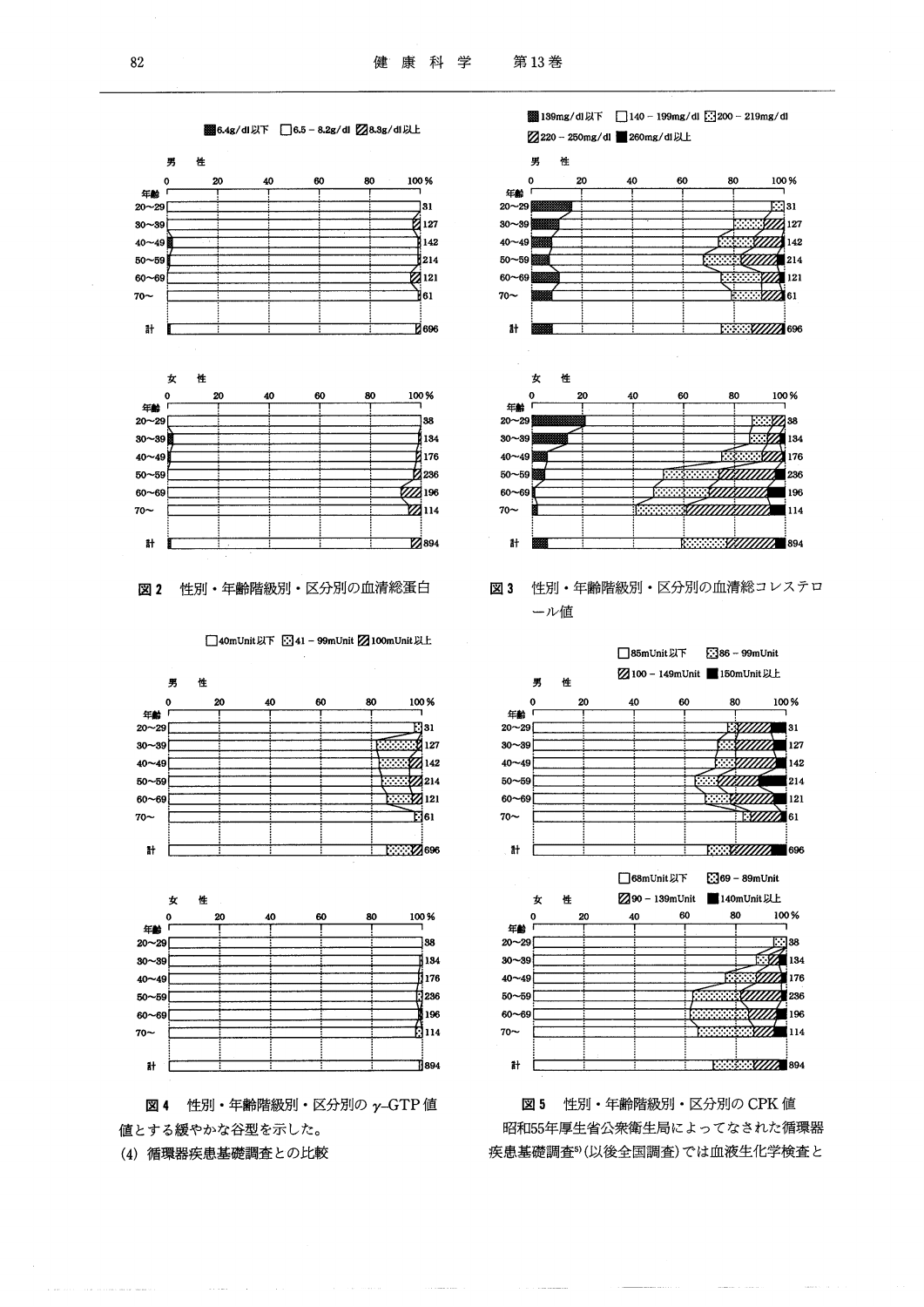



図 7 性別・年齢階級別にみた高尿酸血症者の頻度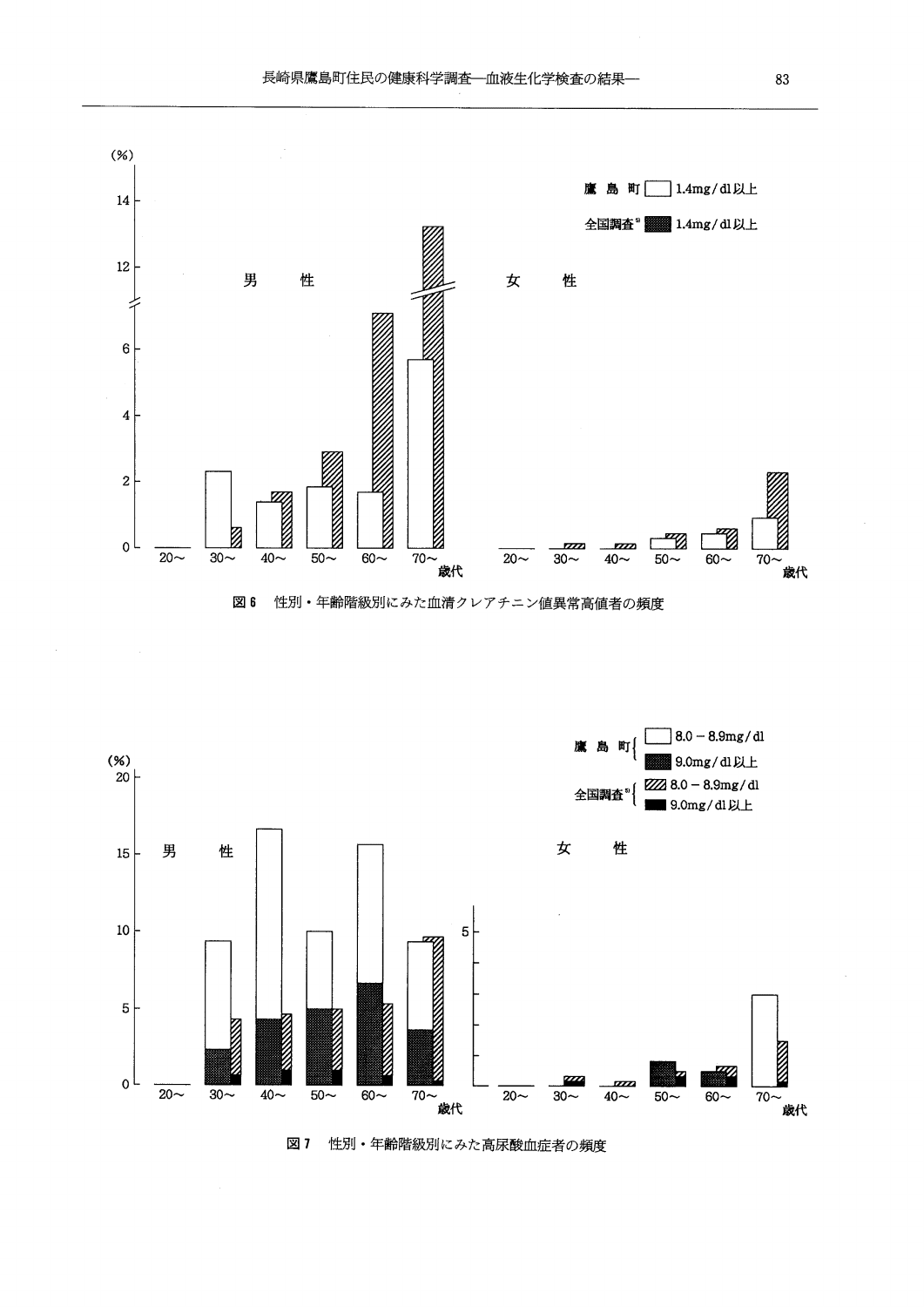

性別・年齢階級別にみた空腹時血糖異常高値者の頻度 図9

して血清中の総蛋白、アルブミン、クレアチニン、尿 酸値、総コレステロール、糖を測定している。全国調 査の対象者数は30歳以上の男女約10,000名と大きく, またこれらの項目の測定方法あるいは標準値が本調査 と異なるが、図1に前記6項目中5項目の結果を併記 し比較を試みた。

総蛋白は本調査と異なり全国調査では加齢と共に低

下した。総蛋白6.4g/dl 以下の低蛋白血症を示した人の 割合は比較的若い年齢階級で全国調査より頻度が多か った。血清アルブミン値が3.4g/dl 以下の低値を示した 人は全国調査では男女とも約0.2%であったが本調査で は男性の3人(0.4%)に認められ女性は0人であった。

血清クレアチニン値が1.4mg/dl 以上の高値を示す人 の頻度は30歳代の男性を除き全国調査より低かった(図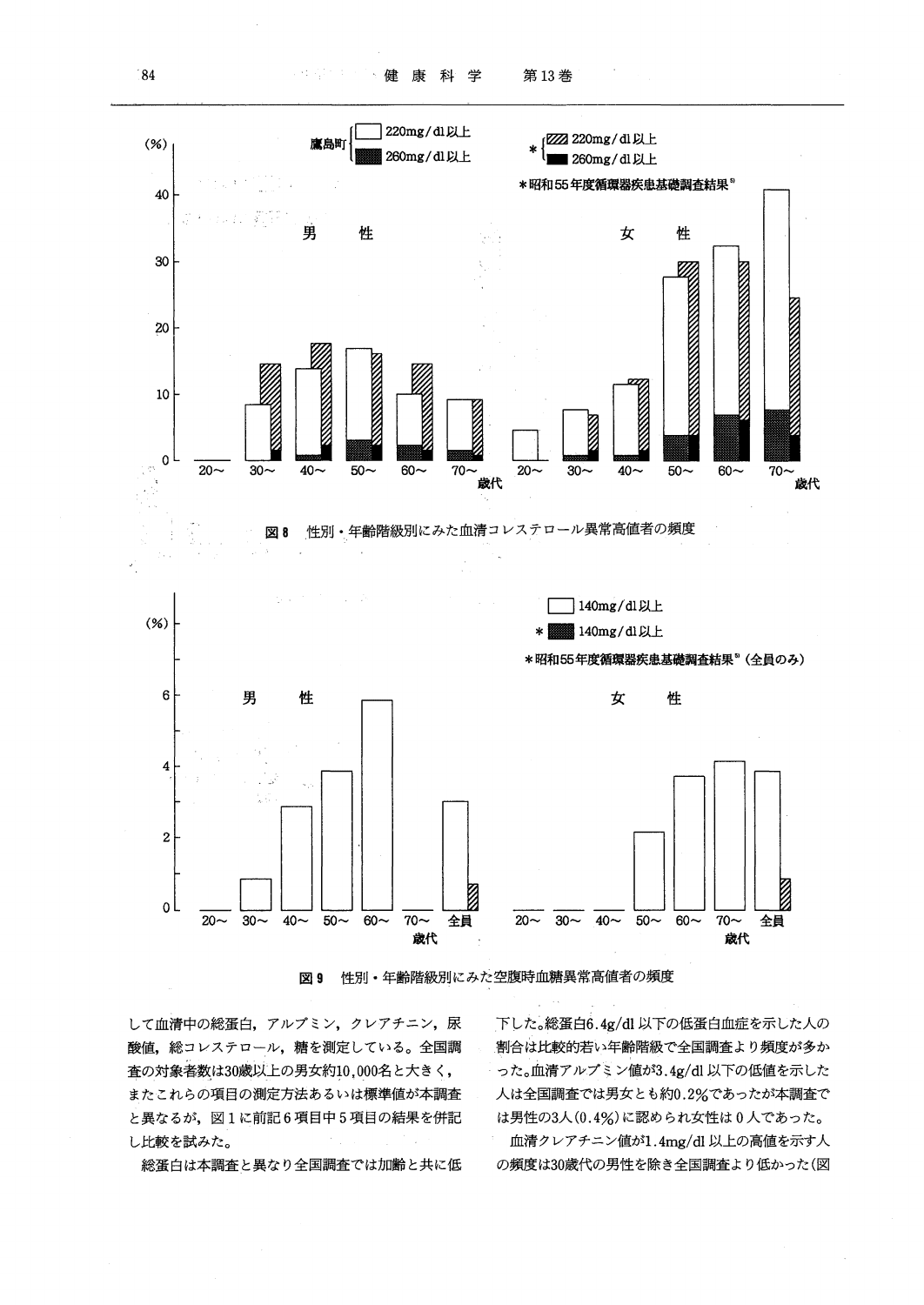6)。異常高値の頻度は両調査とも男性が女性より高か った。

尿酸は男女とも全国調査と同様の値を示した。全国 調査でも男性が女性より高く男性では加齢の影響は明 らかではなかったが女性では加齢とともに増加した。 7に高尿酸血症の頻度を示す。血清尿酸値が8.0mg/dl 以上の高値を示す人の割合は男性では70歳代を除き全 国調査の約2~4倍あった。女性では50歳代および60 代で尿酸値9.0mg/dl以上の高値を示す人, 70歳代で尿 酸値8.0~8.9mg/dlの軽度の増加を示す人が全国調査 に比べて僅かに多かった。

総コレステロールは全国調査では、男性は30~50歳 代まで差がなく,本調査と同様50歳代をピークに低下 した。女性では両調査とも閉経の年代以降に著しい総 コレステロールの増加が認められ, 50歳代以上では女 性が男性より有意に高い値を示した。総コレステロー ルが220mg/dl以上の高値を示す人の割合(%,図8)を年 齢階級別に見るとは男性では50歳代の32%を最高値と した山型,女性では50歳以上の人の30%を占めた。異 常高値の頻度は全国調査の結果と概ね一致したが,鷹 島町の男性は若年者で全国調査より少なく女性では60 歳以上で多かった。

空腹時血糖は全国調査では本調査で用いた方法より 20~30mg/dl 高い値を示すネオカプロン銅法を用いて いるため直接の比較は出来ない。また採血が随時に行 われたため空腹時に検査した対象者のみの結果を併記 した。空腹時血糖値が140mg/dl以上の高値を示した人 の割合は図9に示すように本調査では男女とも年齢が 増すにつれて増加し,対象全員に対する高血糖の頻度 は全国平均の3~4倍となった。

# 考 案

測定し得た項目のうち,血清総蛋白をはじめ14項目 の平均値は明らかな性差を認めた。総蛋白はこれまで 男女間の有意差についての報告はないが,全国調査の 結果でも本調査と同様に女性が高い値を示した。尿素 窒素・クレアチニン・尿酸・中性脂肪・血糖値 •GOT GPT•CPK• 鉄はいずれも男性が有意に高い値を示す と報告されており,本調査の結果と一致する。これら 項目の男女差は男性では体組成において筋肉量が多い こと,飲酒量が多いこと,男女間で代謝系が異なるこ とが関与している。

血液生化学項目と年齢の関係を検討すると尿素窒 素・クレアチニン・尿酸・中性脂肪・空腹時血糖•GOT GPT•y-GTP·CPK ・アボ蛋白 Al•AII•B は成人で は男女とも年齢とともに増加,鉄は年齢と共に減少し, 一方カルシウム (Ca)は年齢差が無いと報告されている。 これらは本調査の結果とほとんど一致するが,尿酸・ GOT・GPT・y-GTP・CPK・中性脂肪は40~50歳代 に最高値を示し, Caは高齢者で高値を示した。

尿素窒素・クレアチニン・空腹時血糖が諸臓器の加 齢(老化)現象と一次的に関係するするのに比べ;尿酸・ 中性脂肪 •GOT • GPT • y-GTP・無機リンはいずれ も飲酒やカロリーの過剰摂取あるいはそれに伴う肥満 と関係がある。これらの項目が40~50歳代の特に男性 で最も高い値を示すのは加齢(老化)による影響という よりむしろ,この年代までの住民の食生活・活動量な ど生活習慣との関連が強いと考えられる。CPKは男女 ともほとんどの年齢階級の20%以上に異常高値が認め られた理由は明らかでないが鷹島町住民は労働(身体活 動量)が過剰状態である,あるいは都会人を対象にした CRCの基準値の設定が低すぎる可能性がある。Caが高 い原因としてピタミン D中毒・結核・悪性腫瘍に伴う ものがあるが。鷹島町の高齢者に認められる Ca濃度は 異常に高い値ではないことや,他にそれら疾患を示唆 する所見が無いことからこれらの疾患が原因である可 能性は少ない。

全国調査との比較結果をまとめると,鷹島町町民で は若年者で総蛋白・アルブミンが低い,血清クレアチ ニンは高値を示す人が少ない,血清尿酸は特に男性で 高値を示す,総コレステロールは男性の若年者で低く 女性は高齢者で高かった。

食事診断結果りによれば,鷹島町住民は昭和62年度国 民栄養調査全国平均と比較してアルコール・嗜好飲料・ 砂糖・米・菓子を多く,獣鳥肉類・油脂・牛乳および 乳製品を少なく摂取していた。アルコールは全国平均 では男性の総エネルギーの約5%に止どまるのに対し鷹 島町男性は平均として総エネルギーの17%を占め, 54 歳代以下の男性では総エネルギーの20%以上を占める 人が対象者の40%以上を占めた。また女性では糖質の 12.5%を砂糖・菓子から摂取していた。

これらの結果より比較的若年者で総蛋白・アルブミ ン・総コレステロールが低いのは良質蛋白質や動物性 食品などの絶対的摂取不足に加え,男性特に若年者で の飲酒による相対的摂取不足が原因と考えられる。中 年男性で GOT · GPT · γ-GTP · 中性脂肪が高値を示 したのは,飲酒による直接的肝臓障害やカロリーの過 剰摂取あるいはそれに伴う肥満など食生活と活動量な ど生活習慣の不適切さが関与し,高齢者では特に女性 で甘味類などによるカロリー過多・肥満があると思わ